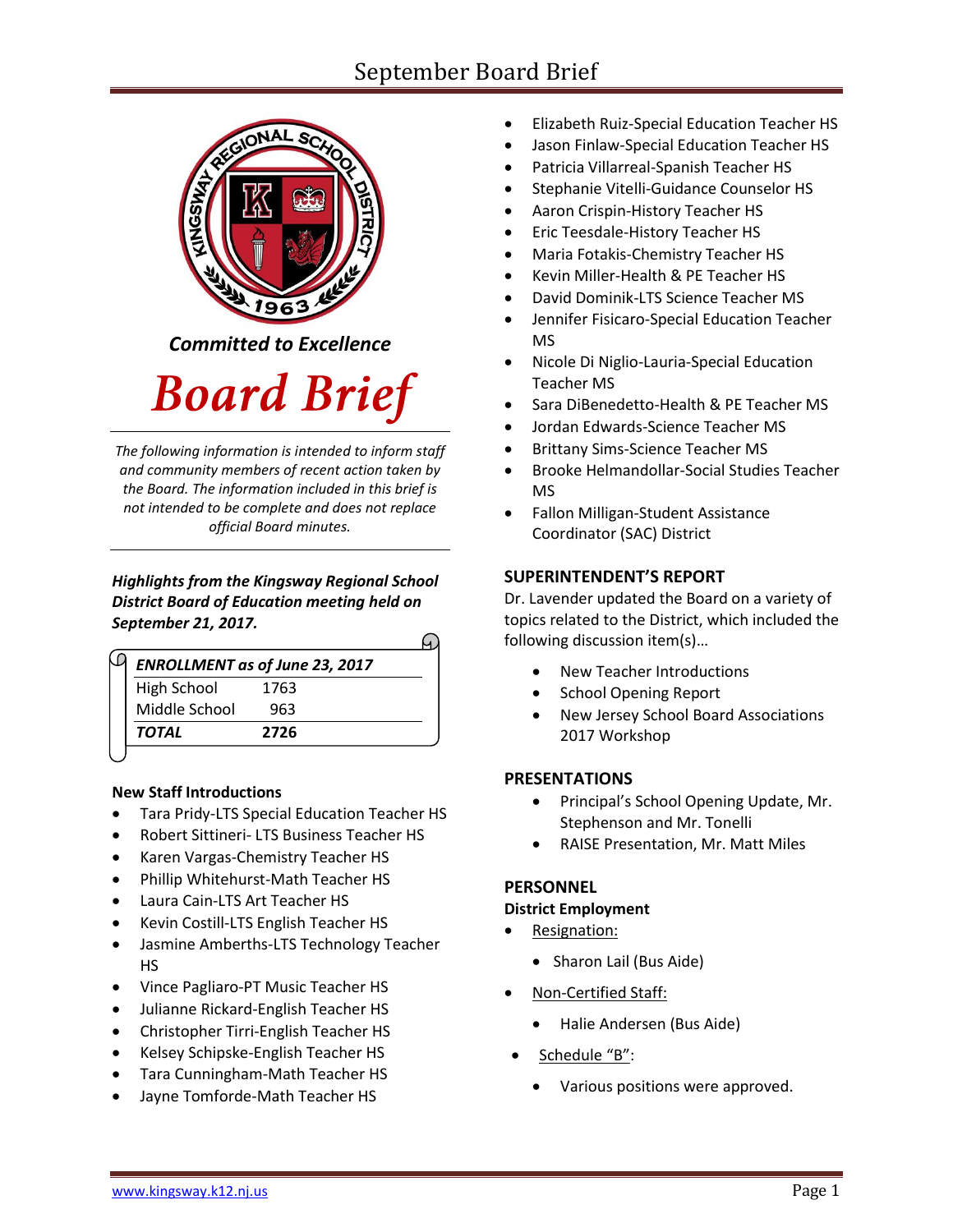- Substitute:
	- Bridget Collins (Per Diem Substitute Teacher)
	- Rebecca Fillman (Per Diem Substitute Nurse)
	- Sharon Lail (Substitute Bus Aide)
	- Michael Reed (Per Diem Substitute Teacher)
	- Jamie Smith (Substitute General Worker - Cafeteria)

#### **High School Employment**

- Resignation:
	- Edward Hinnershitz (Custodian)
	- Wendy Lynch (Math Teacher)
- Certified Staff:
	- Jasmine Amberths (Technology Teacher)
	- Robert Sittineri (Business Teacher)
	- Karen Vargas (Chemistry Teacher)
	- Phillip Whitehurst (Chemistry Teacher)
- Non-Certified Staff:
	- **•** Scott Newkirk (School Security Aide)
- Schedule "B":
	- Various positions were approved.

#### **Middle School Employment**

- Resignation:
	- Patricia Campbell (Paraprofessional)
- Certified Staff:
	- Eileen Highland (Paraprofessional)
- Schedule "B":
	- Various positions were approved.
- Substitute:
	- Elisabeth Spinner (LTS Discovering Stem Teacher)

#### **FUNDRAISERS**

 **10/30/2017 to 11/13/2017 Class of 2019.** The Class of 2019 will be selling candles and home décor items. The funds will support class activities.

#### **FIELD TRIPS**

- **10/10/2017 –** The Student Council will be traveling to the 2017 NJASC Fall Conference.
- **10/12/2017 –** The STEM Academy will be traveling to Exxon Mobil to inspire females to enter into the STEM professions.
- **10/18/2017 –** The DECA Students will be traveling to Kean University for a leadership workshop.
- **Between 10/01/2017 and 06/30/2018** The high school S.T.E.P. students will be traveling to the following places to become familiar with their community and be better prepared for life.
	- Woolwich Fire Company
	- East Greenwich Fire & Rescue
	- Harmony Fire Company
	- Mullica Hill Police Department
	- Mantua Square Shopping Center
	- Rosie's Farm Market

#### **RESEARCH PROJECT(S)**

None

#### **[POLICY](http://www.straussesmay.com/seportal/Public/DistrictPolicyTOC.aspx?id=f0cc945ef3894b8d9ad5f87d948ca425&PolicyID=)**

The Board recommended the following for **FIRST** reading for revisions and/or adoption.

None

The Board recommended the following for **SECOND** reading for revisions and/or adoption.

 Policy #5330.04 – Administering and Opioid Antidote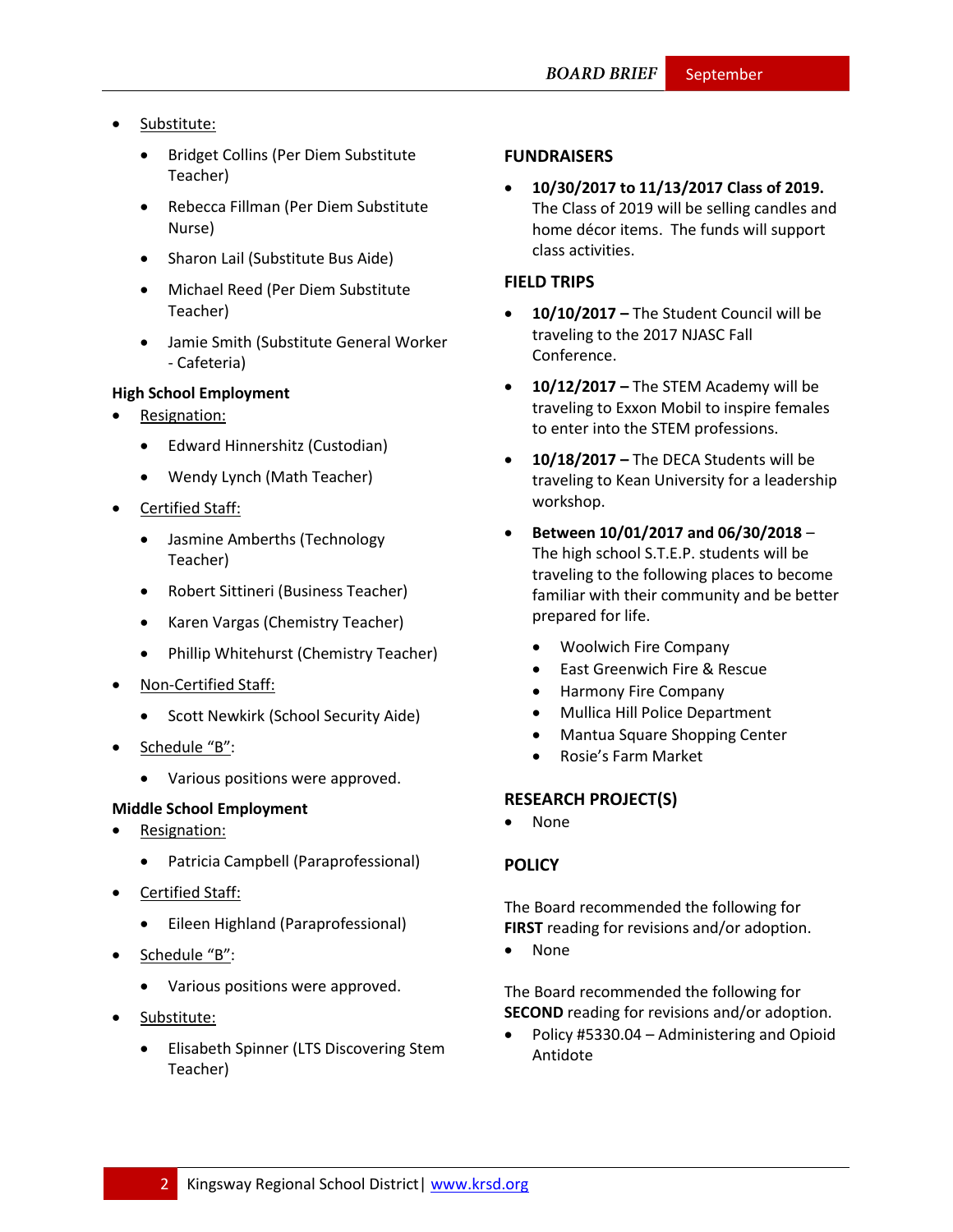#### **PROGRAMS**

The Board approved the following programs:

None

## **BUSINESS, FACILITIES & FINANCE**

- **The Board approved the Board Secretary's Report and Bill List.**
- **Receipt and Acceptance of Student Activity and Athletic Account Financial Reports.** The Board accepts as filed the Middle School, High School and Athletic financial reports for the period ending August 31, 2017.
- **Agreement with Inspira Health Network Group.** The Board approved an agreement with the Inspira Health Network Medical Group, P.C. for services as per the agreement on file beginning July 1, 2017 through June 30, 2018.
- **Equipment Disposal.** The Board approved the disposal of equipment requested by Kingsway IT Department.
- **Title III Consortium.** The Board authorized the participation in a Title III consortium with the Harrison Township School District and the acceptance of \$1,747.00 in Title III funds for the 2017-2018 school year.
- **Tuition Agreement with Penns Grove Carneys Point.** The Board approved the following tuition contract agreements on a receiving basis:

Sending District: Penns Grove Carneys Point Duration: 9/20/2017 – 6/30/2018 Annual Tuition Rate: \$28,517.50

 **Donation.** The Board accepted a donation of vocational books from Mr. Gene Richardson. The books will be utilized in Kingsway's Media Centers.

- **Logan School District Tuition Contract.** The Board approved the tuition contracts with Logan Township School District for the 2017-2018 school year.
- **Cooperative Pricing Agreement with CCESC.** The Board authorized contracting units to establish a Cooperative Pricing System and to enter into a Cooperative Pricing Agreement for their administration.
- **Void Accounts Payable Checks.** The Board approved the outstanding checks listed to be voided.
- **•** Salem County Vo-Tech Tuition Cost **Revision.** The Board approved a revised tuition cost for the 16 students attending Salem County Vo-Tech part time to \$2,514.00 for the 2017-2018 school year. It was previously approved at \$2,500.00.
- **Out of District and Twilight Placement.**  The Board Approved the Out of District and/or Twilight Placement as recommended by the Superintendent.
	- Bankbridge Development Center \$37,800.00 – Tuition - 9/1/2017 to 6/30/2018
	- Clearview-Behavioral Disabilities Program - \$30,000.00 – Tuition - 9/1/2017 to 6/30/2017
	- Salem County Special Services School District - \$8,438.00 – 1:1 Aide - 7/14/2017 to 6/30/2018
- **Food Service Employee Handbook.** The Board approved the Food Service Employee Handbook.
- **Firearms Authorization/SSS Response During Crisis.** The Board authorized the School Security Specialists to carry firearms while on duty.

#### **MISCELLANEOUS**

Numerous other requests for approval for workshop attendance, student activities, and education items were approved by the Board of Education. These approvals will be reflected in the formal minutes of the meeting, which are